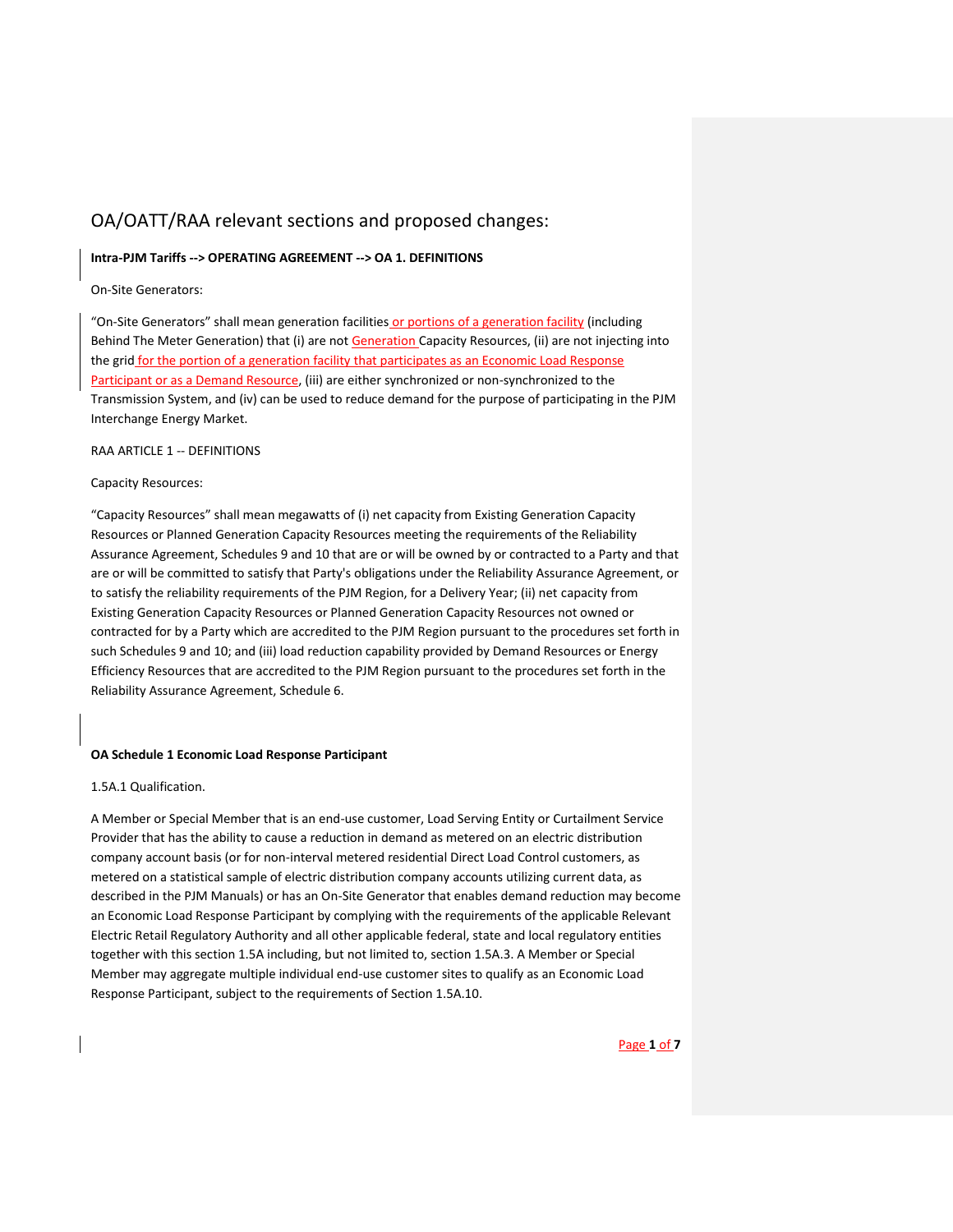#### 1.5A.3 Registration.

After confirming that an entity has met all of the qualifications to be an Economic Load Response Participant, the Office of the Interconnection shall notify the relevant electric distribution company or Load Serving Entity, as determined based upon the type of registration submitted (i.e., either an Economic Load Response registration, Economic Load Response residential customer registrations not participating in the Day-ahead Energy Market, or an Economic Load Response Regulation Only registration), of an Economic Load Response Participant's registration and request verification as to whether the load that may be reduced is subject to another contractual obligation or to laws or regulations of the Relevant Electric Retail Regulatory Authority that prohibit or condition the end-use customer's participation in PJM's Economic Load Response Program.

### On-Site Generators:

"On-Site Generators" shall mean generation facilities (including Behind The Meter Generation) that (i) are not Capacity Resources, (ii) are not injecting into the grid, (iii) are either synchronized or nonsynchronized to the Transmission System, and (iv) can be used to reduce demand for the purpose of participating in the PJM Interchange Energy Market.

# 3.3A.2.02 On-Site Generators.

On-Site Generators used as the basis for Economic Load Response Participant status pursuant to Section 1.5A shall be subject to the following provisions:

i. The On-Site Generator shall be used solely to enable an Economic Load Response Participant to provide demand reductions in response to the Locational Marginal Prices in the Real-time Energy Market and/or the Day-ahead Energy Market and shall not otherwise have been operating; ii. If subsection (i) does not apply, the amount of energy from an On-Site Generator used to enable an Economic Load Response Participant to provide demand reductions in response to the Locational Marginal Prices in the Real-time Energy Market and/or the Day-ahead Energy Market shall be capable of being quantified in a manner that is acceptable to the Office of the Interconnection.

# **OA SCHEDULE 1 SECTION 8 - EMERGENCY AND PRE-EMERGENCY LOAD RESPONSE**

# 8.2 Participant Qualifications

Two primary types of distributed resources are candidates to participate in the PJM Emergency Load Response Program and Pre-Emergency Load Response Program:

#### On Site Generators

These generators (including Behind The Meter Generation) can be either synchroniz synchronized to the grid. Capacity Resources are not eligible for compensation under this program. Injections into the grid by local generators also will not be eligible for compensation under this program.

Page **2** of **7**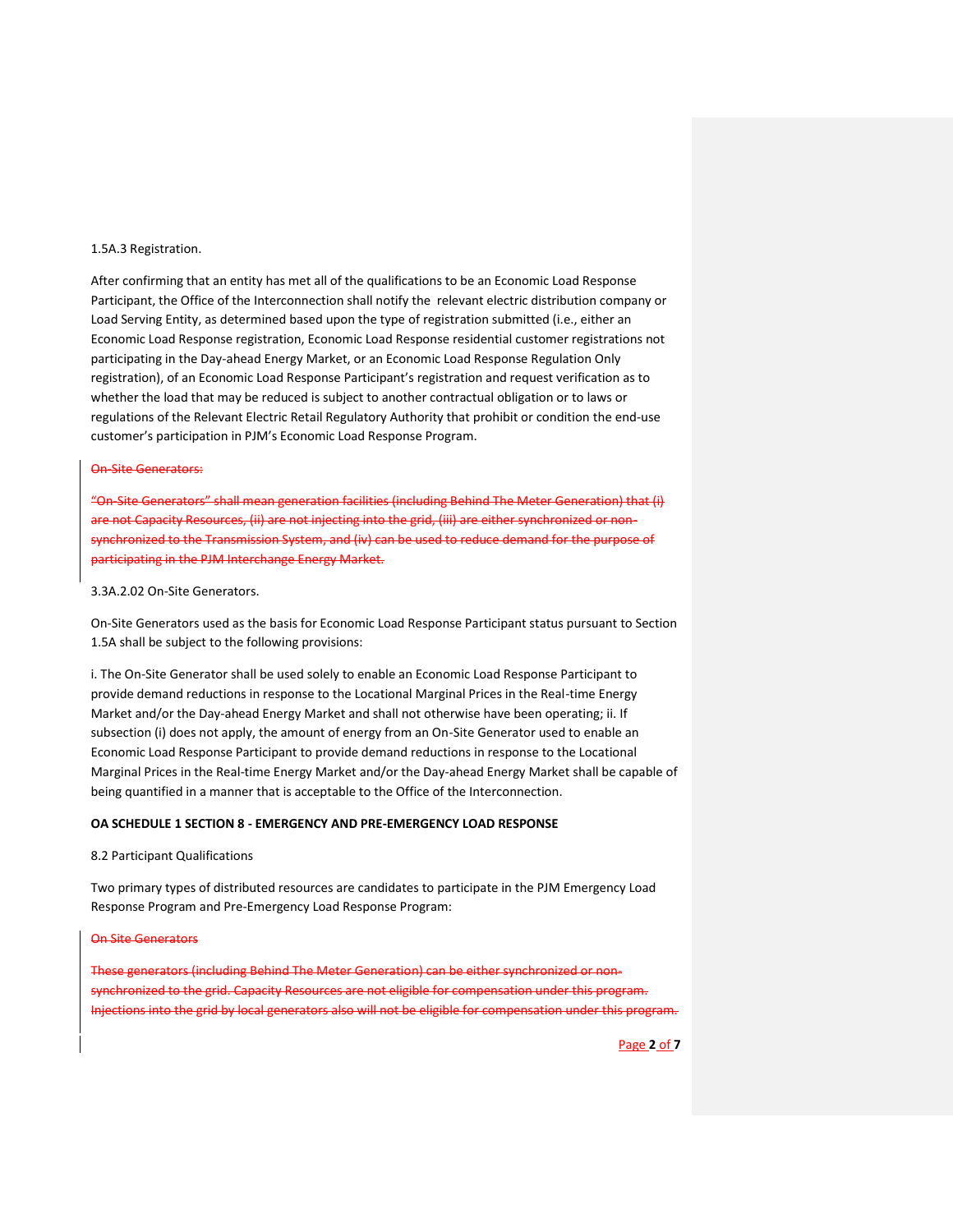Load Reductions

 $\overline{\phantom{a}}$ 

A participant that has the ability to reduce a measurable and verifiable portion of its load, as metered on an EDC account basis.

Other OA/OATT/RAA changes or relevant sections

To Do: Make sure On-Site Generator is used for all and not "On Site Generator".

\_\_\_\_\_\_\_\_\_\_\_\_\_\_\_\_\_\_\_\_\_\_\_\_\_\_\_\_\_\_\_\_\_\_\_\_\_\_\_\_\_\_\_\_\_\_\_\_\_\_\_\_\_\_\_\_\_\_\_\_\_\_\_\_\_\_\_\_\_\_\_\_\_\_\_\_

**Formatted:** Highlight **Formatted:** Highlight

Page **3** of **7**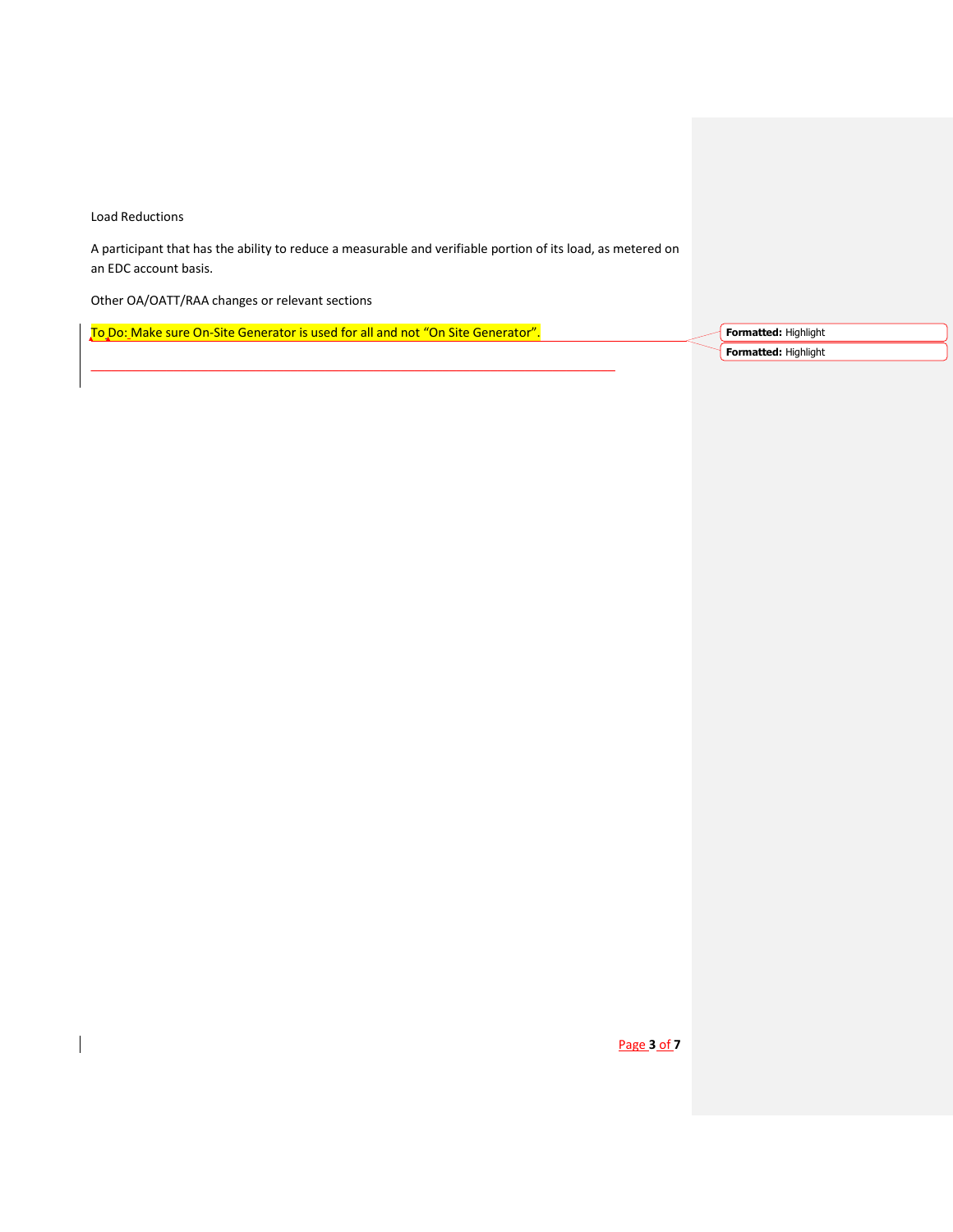# Manual(s) relevant sections and proposed changes

**PJM Manual 11: Energy & Ancillary Services Market Operations Section 10: Overview of the Demand Resource Participation**

10.2.2 Curtailment Service Providers

The following business rules apply to Curtailment Service Providers:

The CSP shall report the following generation attributes for each generation unit at the location. Only locations with on-site generation that will be used to provide the load reduction and have environmental restrictions as defined and required by applicable local, state or federal law, ordinances and regulations that require emergency conditions to operate may qualify as an Emergency Demand Resource.

On-Site Generator Type - CSPs shall provide PJM with the type of on-site generation used for load reduction. On-Site Generator types are: Internal Combustion Engine, Combustion Turbines, Steam Engines and Cogeneration units (this also include Central Heat and Power units).

Generator Fuel Type - Locations that use generators, in whole or in part as a load reduction method shall provide PJM with the primary fuel type used for each generator which includes: Coal, Diesel, Natural Gas, Oil, Gasoline, Kerosene, Propane, Wood, Landfill Gases and Waste products. In cases where the onsite generator has a mixed fuel type, CSPs should report on the primary fuel source as the on-site generator fuel type.

Generator Vintage - The year the generator was built (included on nameplate). If you do not know the exact year the CSP should use reasonable estimate.

Generator Retrofit Year - If the generator was retrofit for pollution control equipment please include the year of the retrofit or a reasonable estimate of year if specific year is not available

Nameplate Capacity - MW rated capacity for the generator

Permit Status - The current status of environmental permits for the generator where:

• "Available" - indicates that the CSP represents to PJM that the end-use customer generator has all the Local, State and Federal permits required to operate in the PJM Market as a demand response resource. Unless notified otherwise, the Office of the Interconnection shall deem such representation applies to each time the On-Site Generator is used to reduce demand to participate in the PJM markets and that the On- Site Generator is being operated consistent with all applicable permits.

• "Not Available" - indicates that the CSP represents to PJM that the end-use customer generator does not have the required Local, State and Federal permits required to operate in the PJM Market as a demand response resource. The CSP shall enter a load reduction value of zero, until all required permits become available.

### Page **4** of **7**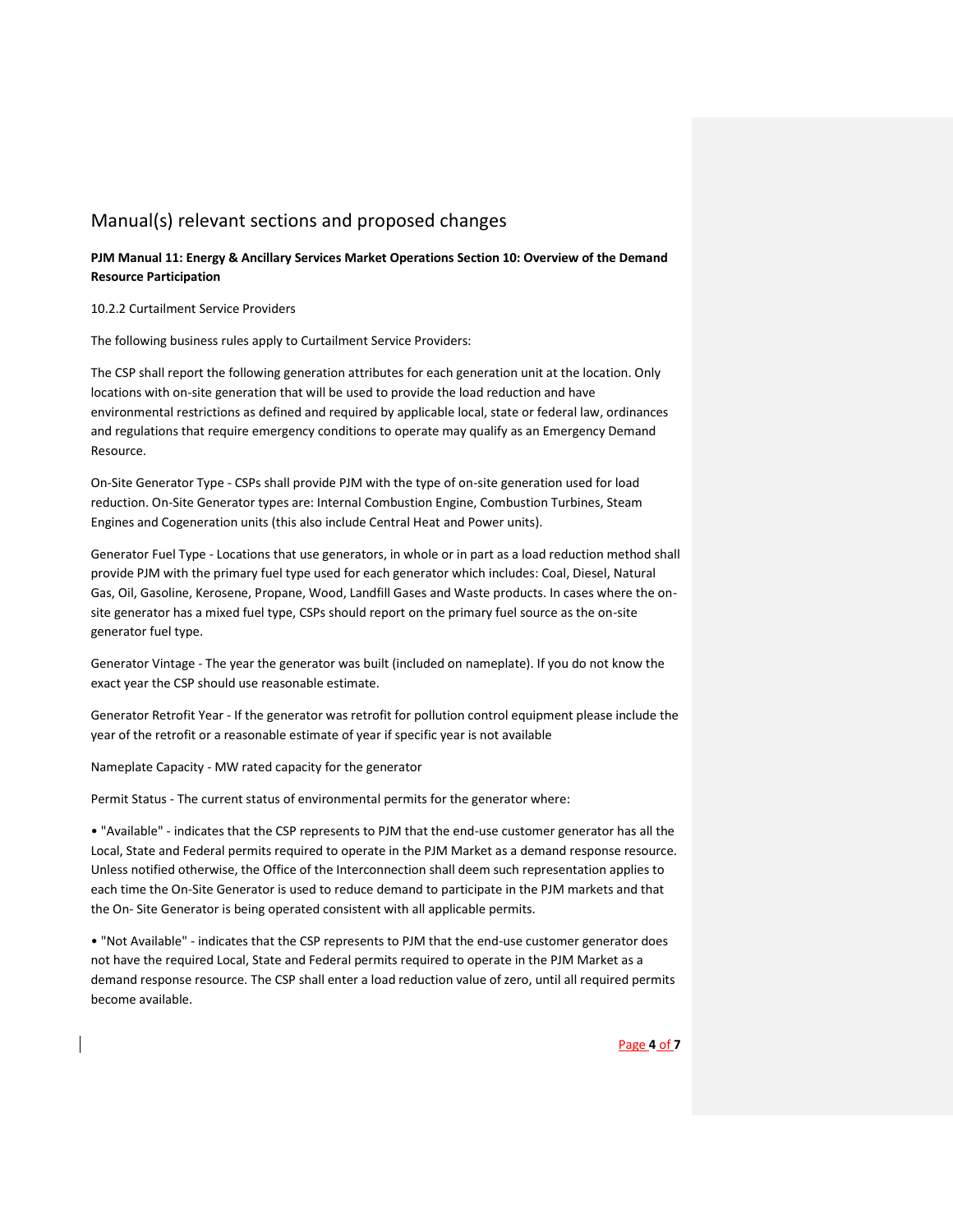• "Permit Application in Progress" - indicates that the CSP represents to PJM that one or more of the required Local, State and/or Federal permits for the end-use customer generator are pending and are expected to be received prior to the effective date of registration. CSP will terminate the registration, if the on-site generator is the only source for the demand response activity, and update the status if necessary permits are not received prior to such end-use customer generator's registration effective date.

• "Not Applicable" – indicates that the CSP represents to PJM that one or more of the Local, State and/or Federal permits for the end-use customer generator are not required for generator to participate as a demand resource and all other necessary permission from appropriate Local, State and Federal environmental agencies has been received.

• Permit Type – The permit type indicates whether on-site generators can run during emergency or nonemergency conditions:

o "Emergency Only" – An "Emergency Only" permit type indicates that the on-site Generator has the Local, State and Federal permits required to operate in the PJM Market as a demand response resource during grid emergency conditions. This also indicates that such location may qualify as Emergency resource instead of being a Pre-Emergency resource.

o "Non-Emergency" – A "Non-Emergency" permit type indicates that the on-site Generator has the Local, State and Federal permits required to operate in the PJM Market as a demand response resource during emergency and non-emergency grid conditions.

• Interconnection Type – The CSP will indicate if the generator is interconnected to allow injections onto the transmission and distribution system. The CSP will designate as: "none", "ISA", "WMPA", "NEM", "PURPA QF" or other category as necessary. If ISA, WMPA, or PURPA QF then CSP will also provide the appropriate PJM reference to the generator and the associated amount of injection rights.

Demand Resource intending to run an On-Site Generator in support of local load represents to PJM that it holds all applicable environmental and use permits for running those generators by submitting a registration. Continuing participation will be deemed as a continuing representation by the owner that each time its On-Site Generator is run it complies with all applicable permits, including any emissions, run-time limit or other constraint on plant operations that may be imposed by such permits.

CSPs with an On-Site Generator with interconnection rights to participate in the wholesale markets with injections onto the grid through an ISA or WMPA shall:

• inform PJM that the On-Site Generator will participate as DR to offset load through existing DR market rules and participate as generation resource with injections as defined by generation market rules,

• Install and maintain telemetry at the point of interconnection and the On-Site Generator, and as outlined in Manual 14D.

Page **5** of **7**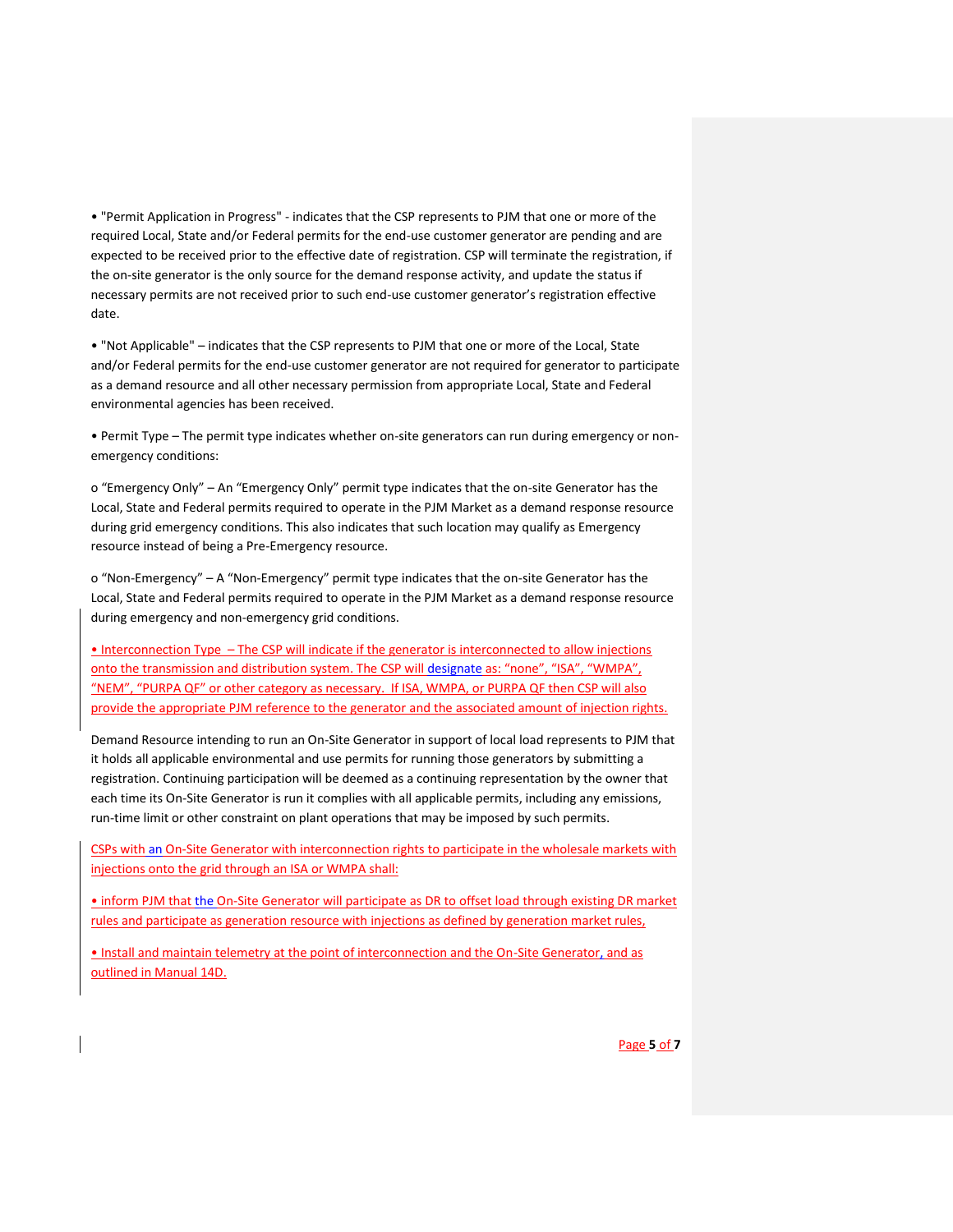• Request CBL review if generator will participate as an Economic DR resource in the energy market. This is to ensure the load reductions from the On-Site Generator can be quantified separately from generator injections onto the grid. Load reductions done in order to inject power onto the grid are considered part of normal operations and therefore not eligible for Economic DR settlements.

• Manage the DR offers to reduce load and/or Generation offers to inject power in the wholesale markets based on the actual generator capability. CSP will make sure that the total offer amount for the modelled resources will not exceed the capability for the generator. All regulation offers will be made through the DR modelled resource or as otherwise approved by PJM.

# **PJM Manual 14D: Generator Operational Requirements Section 4: Data Exchange and Metering Requirements**

4.2.2 Metering Plan

Several factors determine the real-time telemetry to PJM requirements for a generator. The following table shows the criteria for which a generator may be required to provide real-time telemetry to PJM. If one or more of the criteria are true for that generator, then telemetry is required.

[Proposed to add new row to the follow table]

| <b>Criteria</b>                                                     | <b>Real-Time Telemetry Requirements</b> |
|---------------------------------------------------------------------|-----------------------------------------|
| Generators participating in the PJM market<br>as capacity resources | Real and reactive power                 |
| Generators 10 MW (Maximum Facility<br>Output) or larger             | Real and reactive power                 |

| <b>Criteria</b>                                                                                                                                                            | <b>Real-Time Telemetry Requirements</b>                                                                                                           |
|----------------------------------------------------------------------------------------------------------------------------------------------------------------------------|---------------------------------------------------------------------------------------------------------------------------------------------------|
| Generators greater than 1 MW (Maximum<br>Facility Output) and connected at a bus<br>operating at 50 kV or greater                                                          | Real and reactive power                                                                                                                           |
| Solar parks 3 MW (Maximum Facility Output)<br>or greater                                                                                                                   | Real and reactive power (see Section 12.2 for<br>additional requirements)                                                                         |
| Distributed generators (such as, the<br>treatment of many units dispersed over a<br>wide area as one aggregated unit) modeled<br>less than 10 MW (Maximum Facility Output) | Real and reactive data at the BES injection point of<br>accuracy within 10% of hourly MWh settlements data<br>(revenue meter or accumulator data) |

Criteria: Generators that will participate as both a demand response resource when it will reduce load and has PJM-approved interconnection rights to inject power.